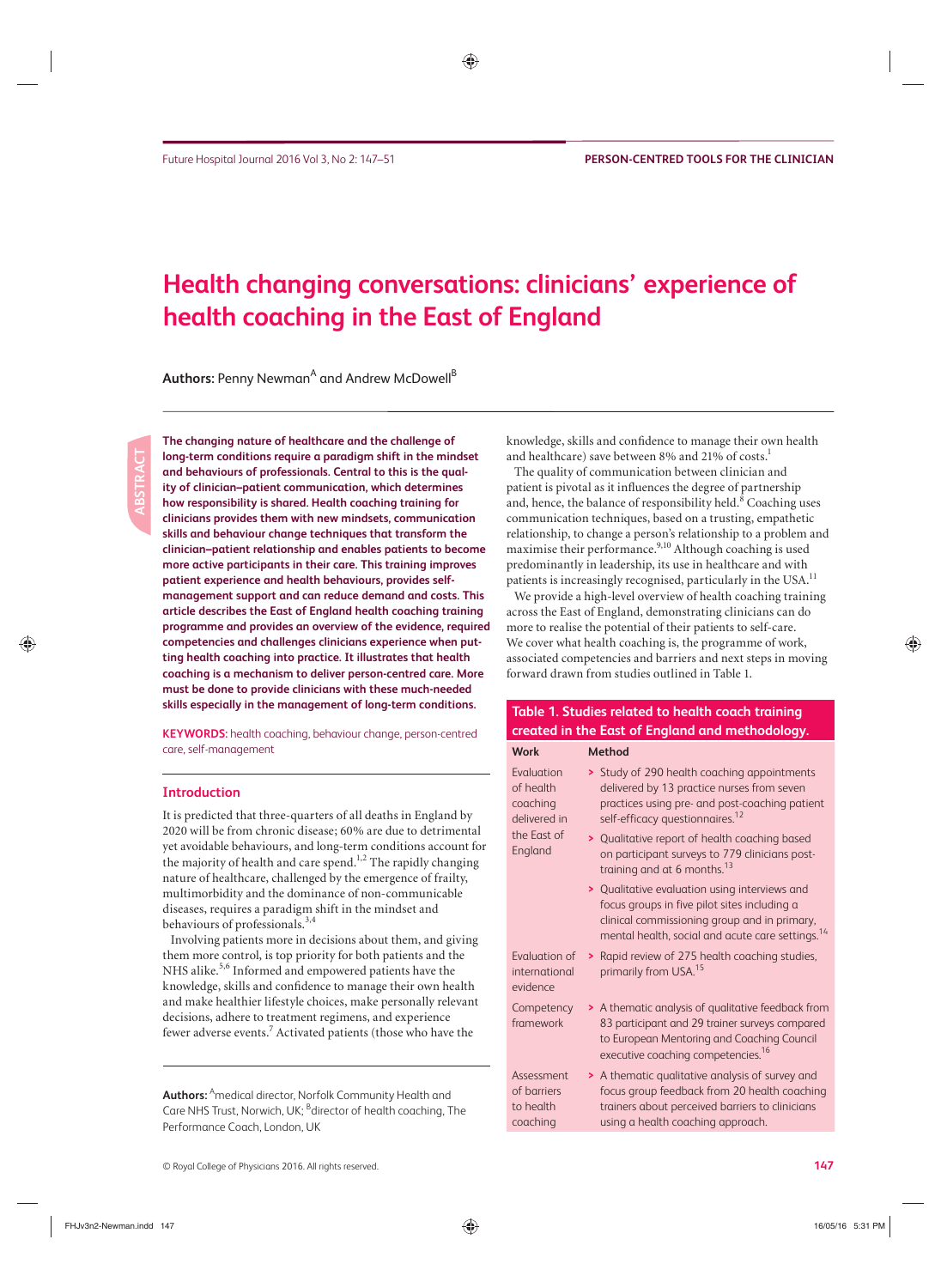#### **The case for change**

 The Royal College of General Practitioners (RCGP) states 'The most important thing is that we enable healthcare professionals to have better conversations with patients'. 17 Low levels of compliance with medication and lifestyle advice (50% and 10%, respectively) illustrate that patients can find it difficult to follow clinicians' advice, change their behaviour, and feel motivated to improve their health.<sup>18</sup> Alignment between clinician and patient expectations (goals, choices and shared decision making) is often poor; $<sup>19</sup>$  and clinician–patient</sup> communication can be a major source of dissatisfaction. 20 Patients often feel insufficiently involved in decisions about them.<sup>21</sup> Clinicians may not have adequate training in behaviour change or possess the complex interpersonal skills required.<sup>22</sup>

 What is needed is a change in the paternalistic 'expert' clinician-patient relationship, which can create dependence;<sup>21</sup> a psychologically minded workforce that operates from a psychosocial, rather than a purely medical model, to enable care and support planning;<sup>17</sup> and new competencies such as health coaching. 23

#### **What is health coaching?**

 Health coaching is defined as 'helping patients gain the knowledge, skills, tools and confidence to become active participants in their care so that they can reach their selfidentified health goals'.<sup>18</sup>

 Studies describe health coaching as being patient centred and goal orientated, bridging the gap between clinician and patient, offering emotional support and adopting behaviour change techniques that tap into the intrinsic motivation of patients. The health coach provides self-management support, helps patients navigate the healthcare system and serves as a continuity figure.<sup>18</sup> They use motivational interviewing, positive psychology, solution-focused and leadership coaching techniques, as well as problem solving with an ability to manage cognitive and emotional barriers.<sup>20,24,25</sup> Key to health coaching is the patient setting self-directed goals.<sup>11</sup> Health coaching is based on shared responsibility, patient centeredness and coaching the whole self. 26,27 It is distinct from the medical model, health education, psychotherapy, executive coaching and life coaching.<sup>11</sup>

 As an umbrella term, health coaching includes a wide range of applications. It can be a standalone intervention, integrated into clinical practice or part of a system of care; carried out by telephone, online, face to face or in groups and effectively delivered by all health professionals and peers.<sup>15</sup> Health coaching is used as an adjunct to risk stratification, case management and telephonic navigation,<sup>28</sup> and in conjunction with technologies such as apps and self-care platforms.

 Health coaching is widely applicable to people with single and multiple long-term conditions, covering prevention, decision making, self-management and medication compliance. For example, it has been used effectively in smoking cessation,<sup>29,30</sup> weight reduction, 31 reduction in cardiovascular risk factors, 32 diabetes control,  $33$  asthma management,  $34$  readmission,  $35$ management of depression, <sup>36</sup> and for medication adherence. <sup>37</sup>

 An analysis of 284 articles provided a consensus definition for health coaching (Box 1).

## **Box 1. Definition of health coaching established from systematic review.**

*A patient-centred approach wherein patients at least partially determine their goals, use self-discovery and active learning processes together with content education to work towards their goals, and self-monitor behaviours to increase accountability all within the context of an interpersonal relationship with a coach. The coach is a healthcare professional trained in behaviour change theory, motivational strategies, and communication techniques, which are used to assist patients to develop intrinsic motivation and obtain skills to create sustainable change for improved health and wellbeing.11*

Box 2 describes the related concepts of shared decision making, care and support planning and person-centred care. A full exploration of their relationship with health coaching is outside the scope of this paper. However, these definitions share the same ethos of partnership between clinician and patient and who both bring different, but equally important, knowledge and expertise. The main focus of health coaching is in achieving patients' self-determined goals to elicit motivation and behaviour change, and the coaching mindset and communication techniques can be applied to all three related concepts.

#### **Health coaching in the East of England**

 In 2010 we pioneered health coaching training for clinicians to improve outcomes for people with long-term conditions. The goal was to provide clinicians with health coaching skills, techniques and mindsets to use in daily clinical practice to help them manage increasing demand, repeated patient visits and patient expectation, while simultaneously improving quality and patient outcomes.

 A 4-day training course was piloted with 17 practice nurses from eight GP practices and used in 290 dedicated appointments. The skills, behaviours and techniques learnt

#### **Box 2. Related concepts to health coaching.**

**Shared decision making** is a process in which clinicians and patients work together to make decisions about care and treatment based on both clinical evidence and the patient's informed preferences.<sup>38</sup>

**Care and support planning** is a process to enable people with long-term conditions and their carers to work in partnership with health and social care professionals, to design their care shaped by their own assets, goals and priorities. It encompasses five steps: preparation, conversation, recording, making it happen and review.<sup>17</sup>

**In person-centred care,** people who use services work in partnership with their health and social care professionals. They are treated with dignity, compassion and respect. They are supported to develop the knowledge, skills and confidence they need to make informed decisions about and to better manage their own health and care. Their care is coordinated and tailored to their individual needs.<sup>39</sup>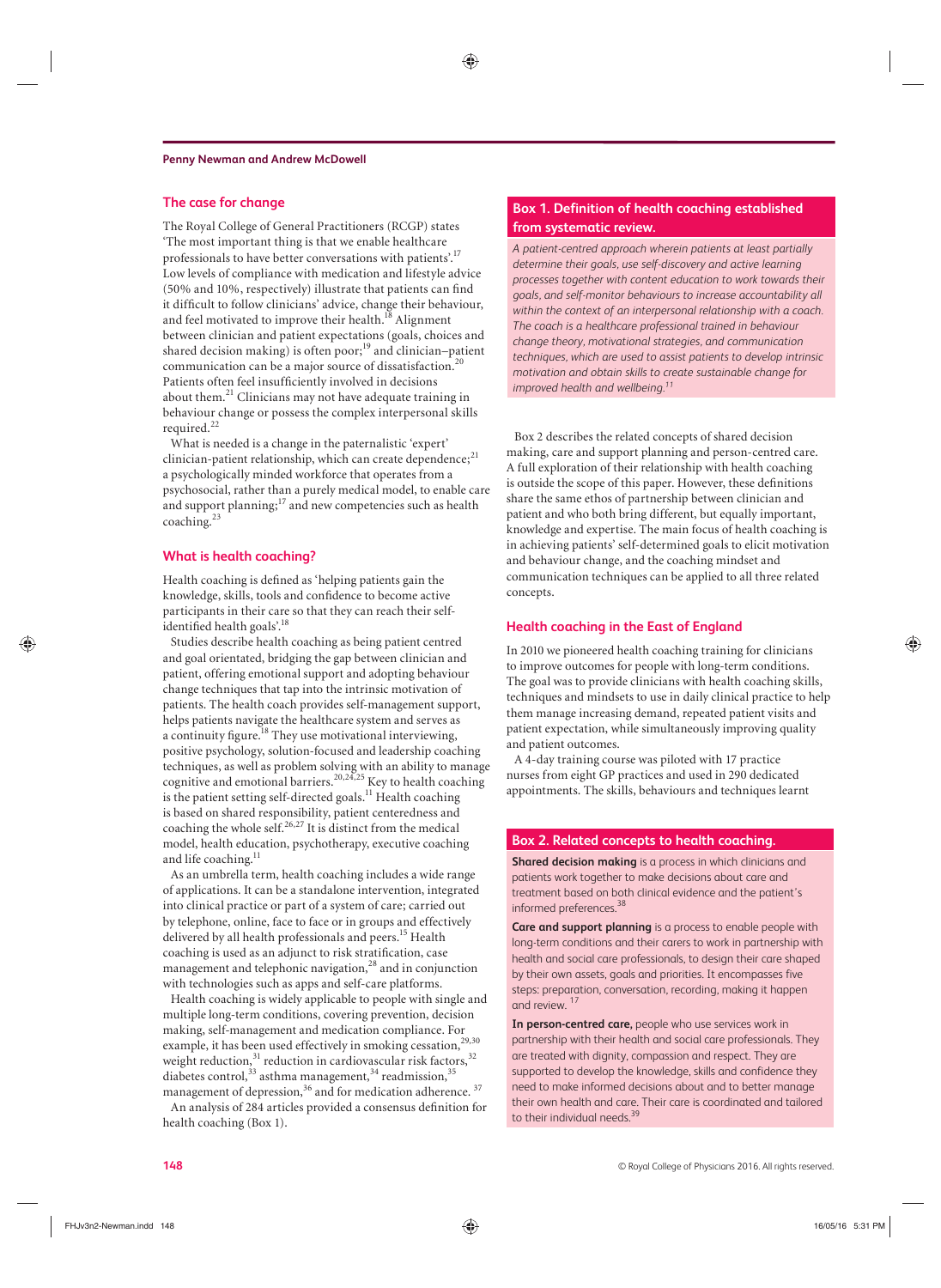were taken from health psychology, performance coaching and clinical training. These early tools were then developed into 2-day programmes for integrated care teams from four clinical commissioning groups (CCGs) and tested in other parts of the country.

 Between April 2013 and December 2015 Health Education East of England (HEEoE) commissioned 43 2-day programmes for 779 clinicians, including nurses, doctors and allied health professionals from 45 organisations across community, primary care, mental health and acute settings. Twenty local trainers received a 10-day Train the Trainer programme. 12–15 Five other regions later adopted the training.

#### **Does health coaching work?**

 Despite limitations in the research methodology, and lack of definition, evaluations of health coaching, as developed in the East of England and internationally, show growing evidence that health coaching training can enable clinicians to deliver more personalised care to patients.

- **>** In the East of England, a patient survey before and after health coaching by practice nurses showed significantly increased self-efficacy and satisfaction.<sup>12</sup>
- > In the evaluation of five pilot sites from across the East of England, a wide range of clinicians reported an increased patient confidence, motivation and satisfaction, change in health-related behaviours, reduction in dependency and improvements in medication compliance. Clinicians found the tools useful in structuring difficult conversations, their work was more fulfilling and their resilience increased. Further, the evaluation reported that the training was a catalyst for organisational change. Observed benefits to the NHS included improved patient compliance, earlier discharge from caseload, fewer episodes of care, acute admissions and appointments, shorter waiting times and reduced costs from unnecessary tests and medication. 14
- **>** Evidence from use of East of England training on a rehabilitation ward in Wessex resulted in an increase in

the patient's independence (Barthel ADL scores) and selfefficacy, and reduced the need for residential care placements at discharge. 40

**>** Rapid review of evidence from 275 studies, mainly from the USA, indicated that health coaching works best for people in most need, increases patients' motivation to self-manage and adopt healthy behaviours, is widely applicable, and can be adopted by all professionals.<sup>15</sup>

 However, not all studies show benefit, there is insufficient evidence of cost-effectiveness and more research is needed. 15,41,42

### **Health coaching competencies and barriers to their use**

 Health and wellness coaching competencies will soon emerge as a basis for a national certification in the USA (Margaret Moore, CEO, Wellcoaches Corporation co-director, Institute of Coaching, McLean Hospital, personal communication,18 March 2014). In the UK, while there are defined standards, competencies and levels of training in leadership coaching to enable quality assurance, $43$  this is a gap in health coaching.

 As a result, a competency framework or defined set of skills for health coaches was created through qualitative research with doctors, nurses, physiotherapists, dieticians, occupational therapists, psychologists, podiatrists and coaches (Tables 1 and 2). This further illustrates how health coaching skills build on and are integrated with clinical practice and how they help deliver person-centred care.

 Our next line of inquiry was to ask clinicians who are now training others in health coaching about barriers to application relating to clinician, patient and system factors. Clinicians reported that practitioners may not be psychologically minded. In general, the workforce is not trained or skilled in person-centred care and the system is designed around a biomedical model, as reported in other studies (Table 3). $^{11}$  The impact from health coaching at the organisation level was not just about the quality of the training provided. 14

| Table 2. Health coaching competencies.   |                                                                                                                                                                                                                                      |
|------------------------------------------|--------------------------------------------------------------------------------------------------------------------------------------------------------------------------------------------------------------------------------------|
| The application of a                     | Improving patients' health and wellbeing through establishing a trusting and empathetic relationship                                                                                                                                 |
| patient-centred approach                 | with the patient, facilitating behavioural change and providing self-care support.                                                                                                                                                   |
| <b>Goal setting and action</b>           | Facilitating patient-determined goals that align clinician and patient priorities, delivered through a shared                                                                                                                        |
| planning                                 | plan and joint responsibility.                                                                                                                                                                                                       |
| <b>Managing the process</b>              | Overseeing the health coaching process, holding patients' and clinicians' agendas simultaneously and                                                                                                                                 |
| and relationship                         | effectively applying specific behaviour change, communication, and motivational skills.                                                                                                                                              |
| Using core coaching and                  | Raising awareness, increasing responsibility and shifting patients' mindsets to enable behaviour change                                                                                                                              |
| consultation skills                      | through great listening, effective use of guestions, and supportive challenge.                                                                                                                                                       |
| <b>Managing self</b>                     | Holding and demonstrating a belief in the potential of patients to self-manage and developing a higher<br>level of awareness of consultation style, use of language and impact on patients.                                          |
| <b>Building on clinical</b><br>expertise | Integrating both clinical skills/knowledge and interpersonal skills in behaviour change to encourage<br>accountability for behaviours, preferably through a continuing relationship between an experienced<br>clinician and patient. |
| Reflecting and the wider                 | Managing expectations and reflecting on effectiveness of the coaching approach, and considering the                                                                                                                                  |
| system                                   | impact on the wider system and resources.                                                                                                                                                                                            |

## **Table 2. Health coaching competencies.**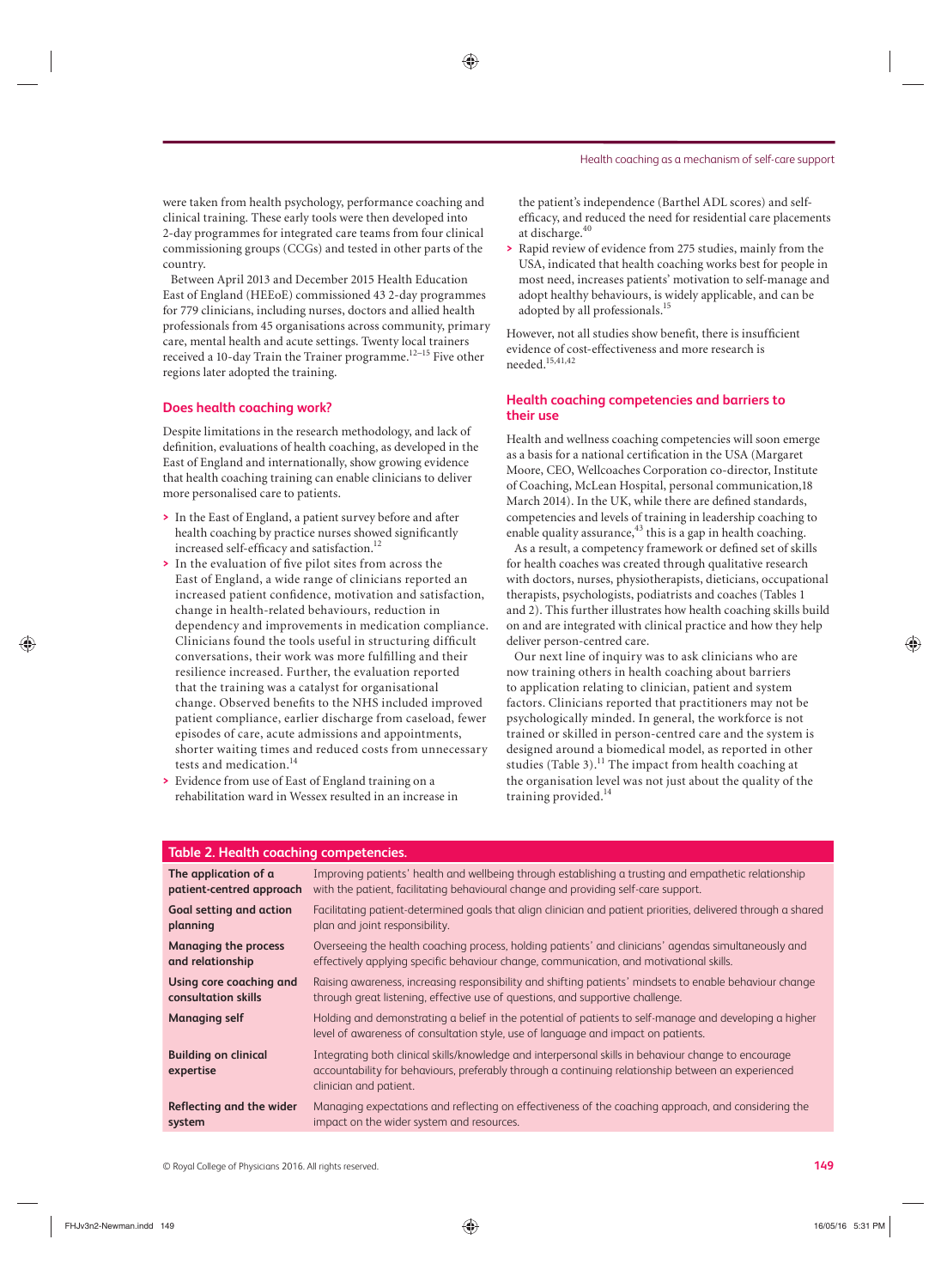#### **Penny Newman and Andrew McDowell**

| Table 3. Perceived barriers to clinicians using health<br>coaching as reported by health coach trainers. |                                                                                                        |
|----------------------------------------------------------------------------------------------------------|--------------------------------------------------------------------------------------------------------|
|                                                                                                          | <b>Barrier</b>                                                                                         |
| Clinician                                                                                                | > Strong identification with expert role                                                               |
|                                                                                                          | > Perception of already delivering person-centred care                                                 |
|                                                                                                          | > Concerns about increasing length of consultation,<br>decreased control and managing clinical risk    |
|                                                                                                          | > More emotional investment required                                                                   |
| Patient                                                                                                  | > 'Expect to be fixed' and devalue own resources and<br>potential for change                           |
|                                                                                                          | > More psychological effort required in recognising<br>reality                                         |
|                                                                                                          | > Threat to potential secondary gains associated<br>with being unwell                                  |
| System                                                                                                   | > Structure - working in silos, more demand than<br>capacity                                           |
|                                                                                                          | > Competing priorities – increasing workloads, fire-<br>fighting, short-term thinking, change fatigue  |
|                                                                                                          | > System instability – reorganisation and<br>recommissioning                                           |
|                                                                                                          | > Primacy – person-centred care skills not prioritised.<br>not measured routinely and poorly resourced |
|                                                                                                          |                                                                                                        |

#### **Discussion and learning points**

 This paper outlines key elements of a health coaching approach based on 5 years of accumulated experience and a review of international evidence. The four East of England evaluations are qualitative and based on the experience of training from a single provider. As a result, the description in this paper is exploratory rather than definitive.

 Primarily we have attempted to describe health coaching, including health coaching competencies. This illustrates that health coaching is synonymous with person-centred care, and the training for clinicians is a mechanism to deliver it. More clarity is needed on how health coaching relates to care planning, wellness coaching, shared decision making and the house of care, or national delivery system for people with long-term conditions, if these different approaches to engaging patients in their care are to be prioritised and adopted. $4<sup>4</sup>$ 

 As health coaching is an innovation in the UK, more evidence is needed on value and impact in the NHS. However, together these early evaluations and international evidence point to health coaching as a potentially important tool to add to a clinician's toolbox. At the very least, training in health coaching for clinicians improves patient–clinician communication and quality of care and, at best, reduces demand and costs. Clinicians report a 'triple benefit' as the mindset is used with all patients to deliver person-centred care; the communication skills support behaviour change, and a coaching approach is also helpful with colleagues in appraisals and leadership. While many interventions focus on creating expert patients, health coaching helps 'activate clinicians' and service providers within the mainstream of care provision in order to create a culture that is receptive to informed, empowered patients.

 Health coaching is used increasingly throughout the USA where it is delivered by a range of providers to private individuals and as part of healthcare systems. 27 These trends are likely to be indicative of future developments in the UK given the global challenge of chronic disease, as evidenced by its recent adoption into national programmes to deliver NHS England's Five Year Forward View.

 A coordinated approach to introducing health coaching is now needed, led primarily by Health Education England. This should include exploring the synergies between health coaching and other approaches with overlapping skill sets, mechanisms to share resources, further development of training competencies and standards written for commissioners for quality assurance. More must be done to provide clinicians with these muchneeded skills at undergradate and postgraduate level, for example, to deliver the new standards of community nursing. Critically robust data on cost effectiveness of health coaching is now required. Overcoming the cultural and systemic barriers encountered by clinicians will require sustained effort by organisations to optimise return on investment.

 In this way, with other measures, health coaching is well placed to become a significant lever in achieving the paradigm shift required and enable patients to become more active participants in their care, improve health-related behaviour, outcomes and quality of life. ■

#### **References**

- 1 Hibbard J, Gilburt H. Supporting people to manage their own health. An introduction to patient activation. London: The King's Fund, 2014.
- Department of Health. Ten things you should know about long term conditions, 2009. Available at http://webarchive.nationalarchives.gov.uk/20130107105354/http:/www.dh.gov.uk/en/ [Healthcare/Longtermconditions/tenthingsyouneedtoknow/index.](http://webarchive.nationalarchives.gov.uk/20130107105354/http:/www.dh.gov.uk/en/Healthcare/Longtermconditions/tenthingsyouneedtoknow/index.htm) htm [Accessed 29 March 2016].
- 3 Fenk J, Chen L, Bhutta Z et al. Health Professionals for a new century: transforming education to strengthen health systems in an interdependent world. *Lancet* 2010;376:1923-57.
- 4 Naylor C, Imison C, Addicott R et al. Transforming our health care system. Ten top priorities for commissioners. London: The King's Fund, 2013.
- 5 National Voices . Integrated care: what do patients, service users and carers want? 2012. Available at www.impressresp.com/index. php?option=com\_docman&task=doc\_view&gid=81&Itemid=69 [Accessed 20 April 2016].
- 6 NHS England. *Five year forward view*. London: HM Government, 2014.
- Coulter A. What patients want from their clinician. Talking Differently. HEEoE Health Coaching Conference, November 2014.
- 8 National Voices. Evidence for person centred care, 2014. Available at www.nationalvoices.org.uk/evidence [Accessed 29 March 2016].
- 9 Whitmore J. *Coaching for performance: GROWing human potential and purpose – the principles and practice of coaching and leadership* . London: Nicholas Brealey Publishing, 2010.
- 10 Newman P, Varnam R, McDowell A. Health coaching with longterm conditions. *Practice Nursing* 2013;24:344-6.
- Wolever R, Simmons LA, Sforzo GA et al. A systematic review of the Literature on Heath and Wellness Coaching: defining a Key Behavioural Intervention in Health Care . *Glob Adv Health Med*  2013;4:1-19.
- 12 Thomas W. *Primary Care health Coaching.* Evaluation Report Executive Summary. Suffolk: University College Suffolk, 2011. [Available at https://eoeleadership.hee.nhs.uk/sites/default/files/](https://eoeleadership.hee.nhs.uk/sites/default/files/primary_care_health_coaching_executive_summary.pdf) primary\_care\_health\_coaching\_executive\_summary.pdf [Accessed 21 April 2016].